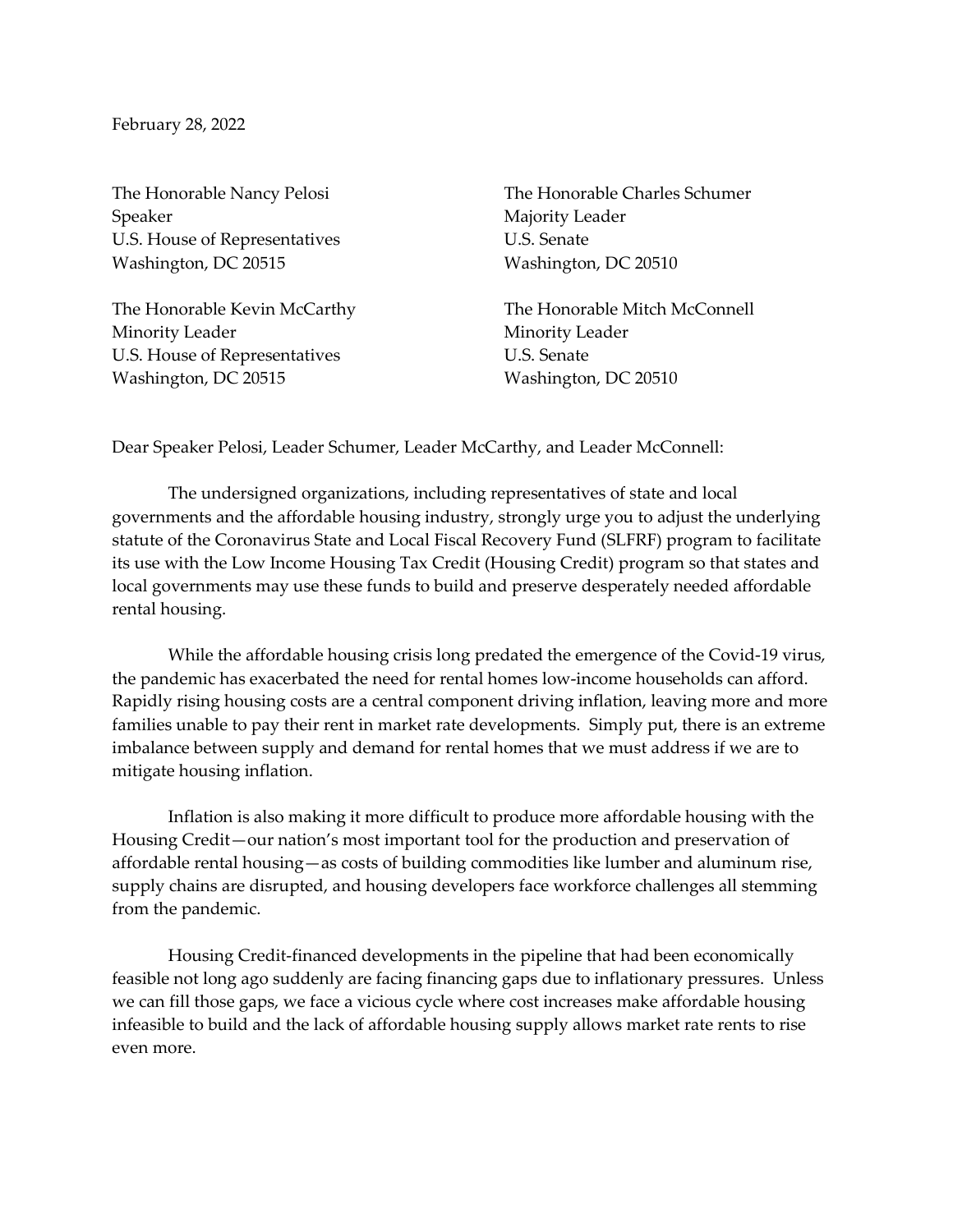This is where SLFRF comes in. As of this month, approximately half of states and countless local governments have chosen or proposed to dedicate a portion of their SLFRF to affordable housing uses, including as a supplemental financing source in Housing Credit developments. We estimate current commitments to represent as much as \$8 billion in potential affordable housing investment, and maybe more.

The problem is that while the U.S. Treasury Department's final rule for SLFRF technically allows it to be used for affordable housing development, it is very difficult and sometimes impossible to structure these funds in a Housing Credit development.

First, SLFRF funds must be obligated by December 31, 2024 and expended by December 31, 2026. Though Treasury has explained how grantees can use SLFRF to cover the cost of longterm loans, this accounting procedure does not provide enough relief to make lending SLFRF to Housing Credit developments feasible in most instances. This means SLFRF money effectively cannot be used as long-term loans to serve as gap financing for Housing Credit developments. Instead, as a practical matter, the funds must be expended as grants.

Unfortunately, there are major impediments to the use of any federal grant in Housing Credit developments that make using SLFRF in this manner extremely inefficient. First, federal grants reduce "eligible basis" in Housing Credit developments—essentially the amount of Housing Credit equity a project is eligible for is reduced proportionally when a grant is used as part of the financing. This negates the benefits of using these two resources together. Second, for-profit developers receiving a grant typically need to treat that money as taxable income, which is often an insurmountable disincentive for a public-private partnership program like the Housing Credit. For this reason, gap filler sources are almost always provided as low- or nointerest long-term loans with flexible repayment terms.

Congress can fix this by allowing SLFRF to be used as long-term loans to Housing Credit-financed developments. There is already strong support in Congress for this change. Time is of the essence, as developments in the pipeline are stalled and risk falling apart completely.

Sincerely,

Ability Housing, Inc Affordable Housing Investors Council Affordable Housing Tax Credit Coalition Applegate & Thorne-Thomsen AURA Development & Advisory, LLC Beacon Hill Capital BRIDGE Housing CAHEC California Council for Affordable Housing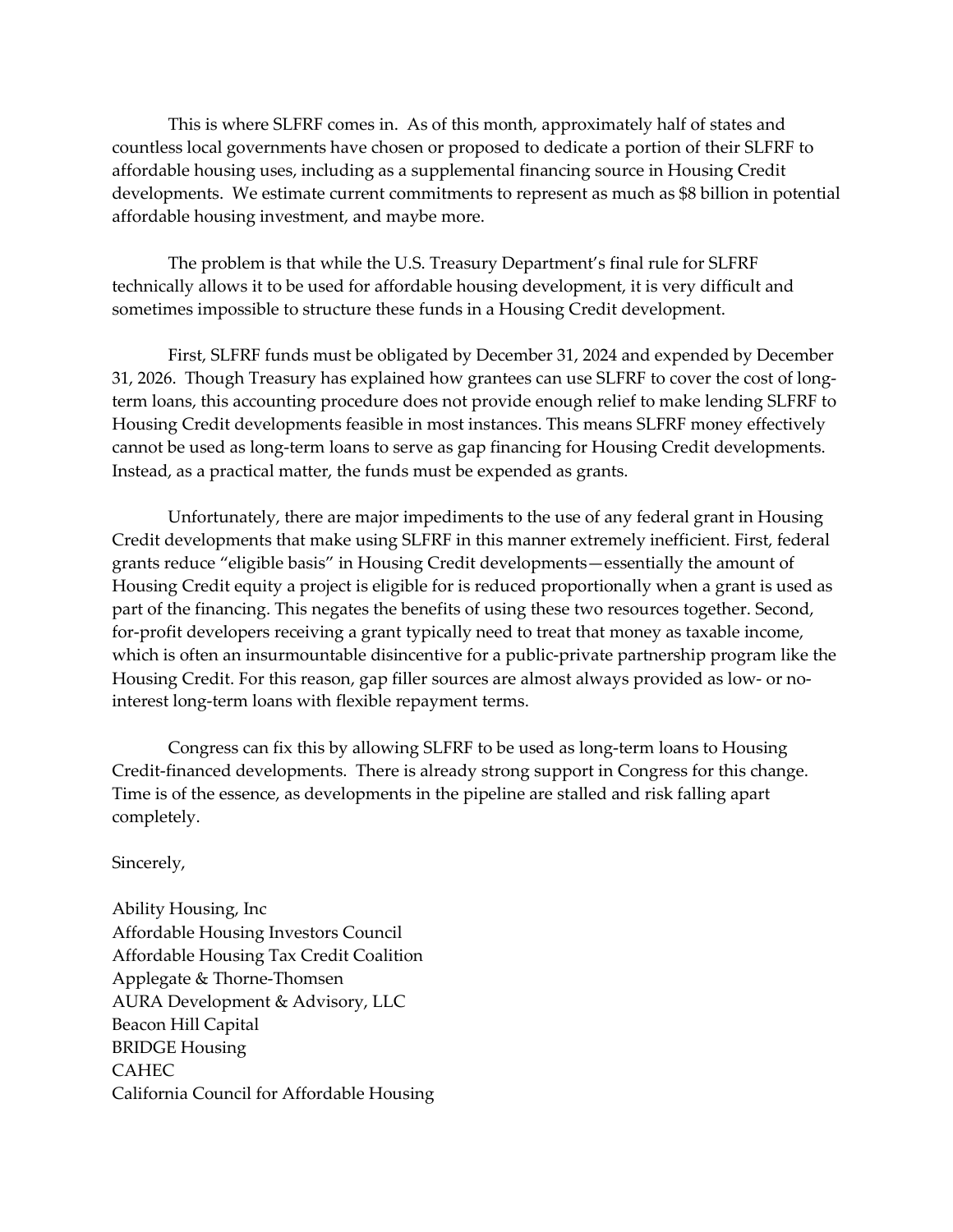CCIM Institute Centrant Community Capital Cinnaire CohnReznick Community Revitalization and Development Corporation Council for Affordable and Rural Housing Council of Development Finance Agencies Council of Large Public Housing Authorities Council of State Community Development Agencies CREA, LLC **CSH** Dauby O'Connor & Zaleski, LLC Denton Housing Authority Eden Housing Enterprise Community Partners Evernorth First Community Housing Greystone Affordable Development Hawaii Housing Finance, LLC HDC MidAtlantic Holland & Knight LLP Housing Advisory Group Housing Partnership Network Illinois Housing Council Impact Development Partners LLC Institute of Real Estate Management Iowa Housing Partnership KCG Companies, LLC Kittle Property Group, Inc. Kutak Rock LLP Lincoln Avenue Capital Local Initiatives Support Corporation Low Income Investment Fund Marble Cliff Capital Massachusetts Housing Investment Corporation Merchants Capital Merritt Community Capital Corporation Midwest Housing Equity Group Mountain Plains Equity Group National Apartment Association National Association of Affordable Housing Lenders National Association of Counties National Association of Home Builders